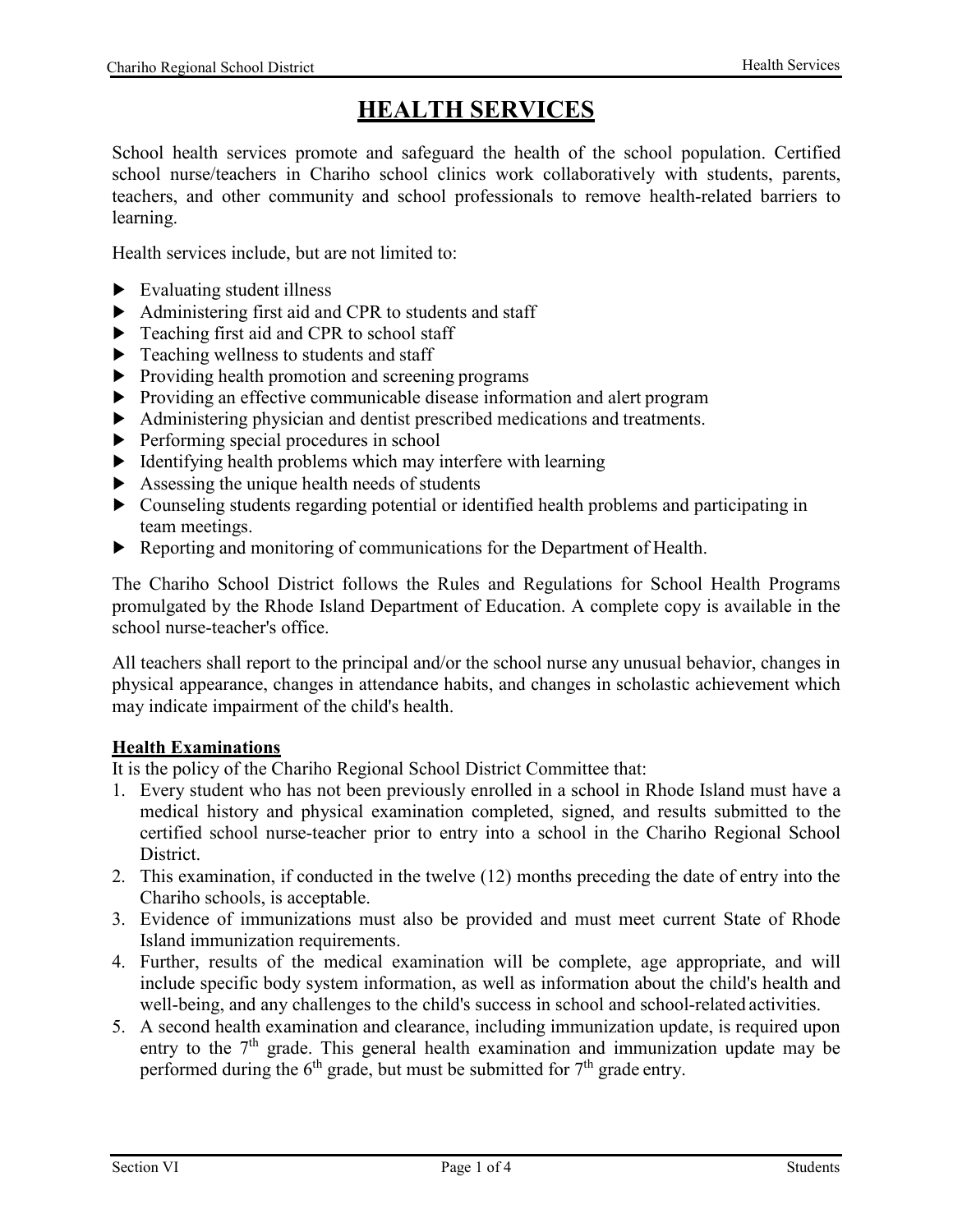## **Medication Protocol**

- 1. Except in the case of an emergency situation, only certified school nurse-teachers or parents are authorized to dispense medication to students within the school building.
- 2. In no instance can a parent or legal guardian delegate to another person neighbor, relative, friend - the authority to come into the school to administer medication.
- 3. No student is allowed to transport medication to and from school, with the exception of emergency medications. All other medications must be transported to and from schools by the parent or another adult.
- 4. FDA-approved prescription and non-prescription medication that comply with both state and federal law will be dispensed by the school nurse-teacher only when: a) received by the school nurse-teacher in the original labeled container from the pharmacy, b) requested in writing by the attending physician, and c) authorized, in writing, by the parent or legal guardian of the student.
- 5. Inhalers, epinephrine auto-injectors (Epipens), and/or insulin may be self-carried and selfadministered with written authorization from the parent, physician and certified school nurseteacher.
- 6. Regarding field trips: Epipens, inhalers, and insulin may be carried by the teacher or designated adult unless written authorization from a physician and parent states otherwise. A teacher or designated adult will carry other prescription medications after being dispensed by a school nurse-teacher into a properly labeled container. When a medication is due, the student will self-administer these medications with adult supervision. If the student is unable to self-administer the medication, the teacher or designated adult may administer.
- 7. In an emergency life-threatening situation, all school personnel are authorized to administer medication.

## **Medical and Dental Examinations**

The school physician shall be assisted by a school nurse-teacher, technician or trained assistant, and every school dentist by a dental hygienist or trained assistant, who shall be present during each examination.

Parents or guardians of students shall be advised in advance of examination dates and screenings.

Any student may furnish school officials with a medical or dental report of examination made at his/her own expense by his/her family physician or family dentist.

Recommendations as to medical or dental care shall be sent to each parent or guardian with instructions to the parent or guardian to consult the family physician or dentist, and to notify the school of the action taken with respect to the recommendation.

### **Communicable Diseases and Exclusions**

A school nurse-teacher shall have the authority to exclude any child showing an unusual skin eruption, sore throat, disease of the eyes, or any other communicable disease. A physician should be consulted as soon as possible.

A child excluded on account of having, or being suspected of having, a disease for which isolation is required shall not be readmitted until he or she presents a certificate to the nurse from a physician stating that the condition was not communicable, or that recovery is complete.

The school nurse-teacher may designate an absence as 'exempt' when a child is dismissed from school due to fever or other apparent or documented illness.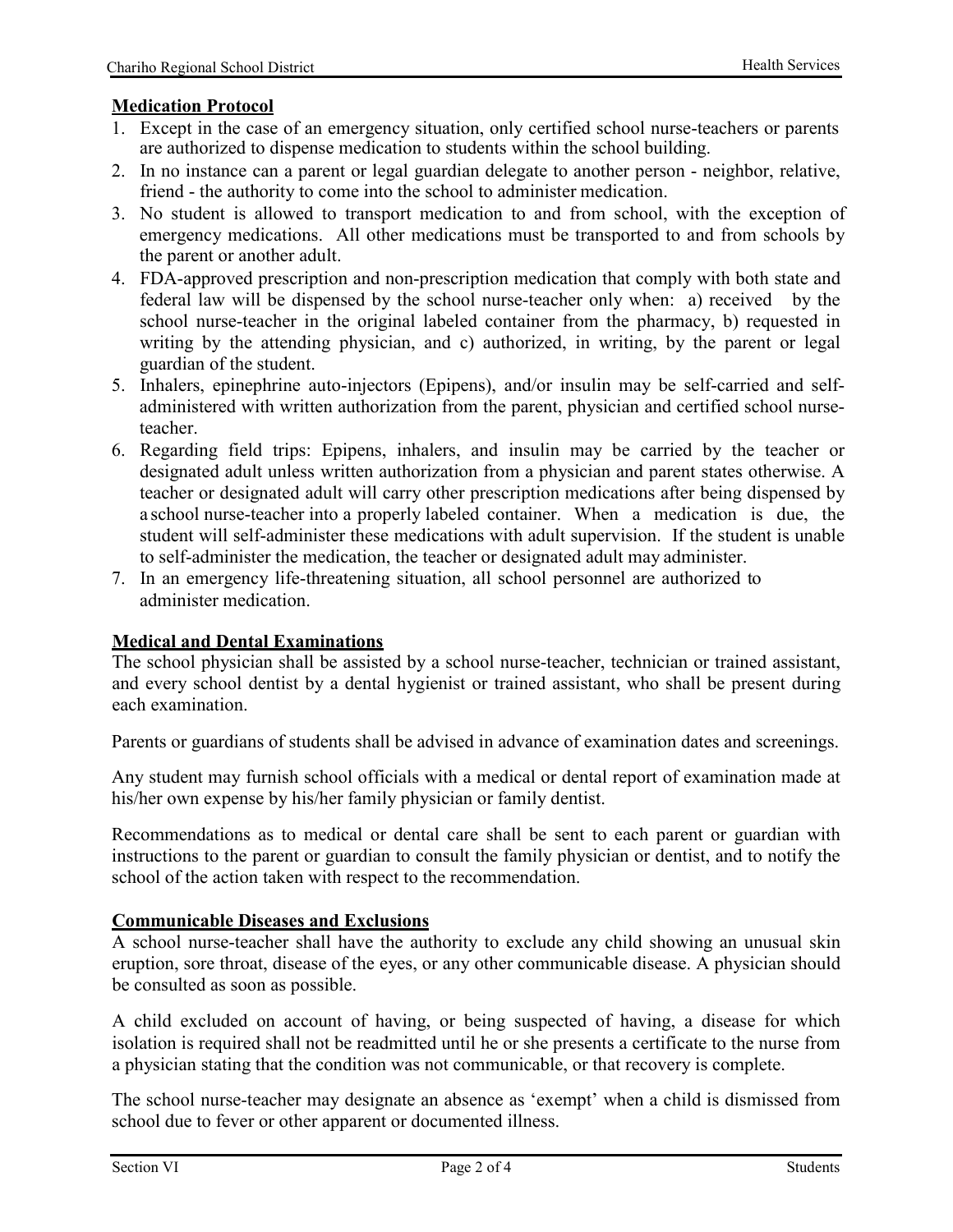## **Pediculosis (Head Lice)**

Chariho Regional School District, in agreement with the Rhode Island Department of Health's *Head Lice: Guiding Principles for School Policy,* the American Academy of Pediatrics, the National Association of School Nurses, and the Centers for Disease Control, recognizes that head lice, a common problem among school-children, are not a medical or public health hazard as they are not known to spread disease. However, since the condition can be transmitted to others, proper and successful treatment is essential. Research has shown that screenings in school do little to reduce the incidence of head lice, which is primarily spread by direct head-to-head contact. Pediculosis is best prevented when parents check their children throughout the school year at home. The school community will work cooperatively with families, using approaches recommended by public health and medical experts. Up-to-date resources on prevention, identification and treatment of head lice will be available from the school nurses and shared through school communications.

The management of pediculosis should not disrupt the educational process, and the protocol listed below will be followed:

- 1) If it is suspected that a student has head lice, the student will be referred to the school nurse.
- 2) The school nurse will contact the parents/guardians of any student found with live head lice or nits. The parents may remove the student, but the parent will not be required to do so. Because no disease process is associated with head lice, students will not be excluded from school.
- 3) The school nurse will provide information on the identification and life cycle of head lice, as well as guidance on treatment. The family is encouraged to contact their medical provider for recommendations and advice. If a family is unable to afford lice treatment, the school district will step in with assistance if the family demonstrates a financial need.
- 4) On return to school, the student must be accompanied by a parent/adult and report to the nurse's office for a head check and to review the treatment plan, including a recommendation to treat one week after initial treatment is given. If the student has siblings, siblings will be checked as well. The parent will be given instruction on how to prevent reinfestation (including the cleaning of bedding, furniture, stuffed animals, brushes, hats, etc.). A student who has some remaining nits after treatment may stay in school. Both live and dead nits look the same, and the presence of nits does not indicate active lice. The focus for the family will be on following treatment instructions exactly, and on checking and combing the child's hair daily for the next 10-14 days at home.
- 5) If the nurse examines the student when they return after being treated and find live lice, return to step #2 of this process.
- 6) The school nurse will re-check the student at weekly intervals for two weeks and as needed. A student with nits (egg cases which attach to a strand of hair) is permitted to attend school while treatment is occurring.
- 7) Confidentiality must be maintained. If more than one case is confirmed in a class, parents in that class will be notified and advised to conduct regular head checks. Environmental measures such as separating headgear and jackets may be implemented. The school nurse will continue to monitor the classroom for cases of lice until the problem is resolved. In the case of persistent issues, the building principal will consult with the district physician regarding the need for additional steps and further parent communication.